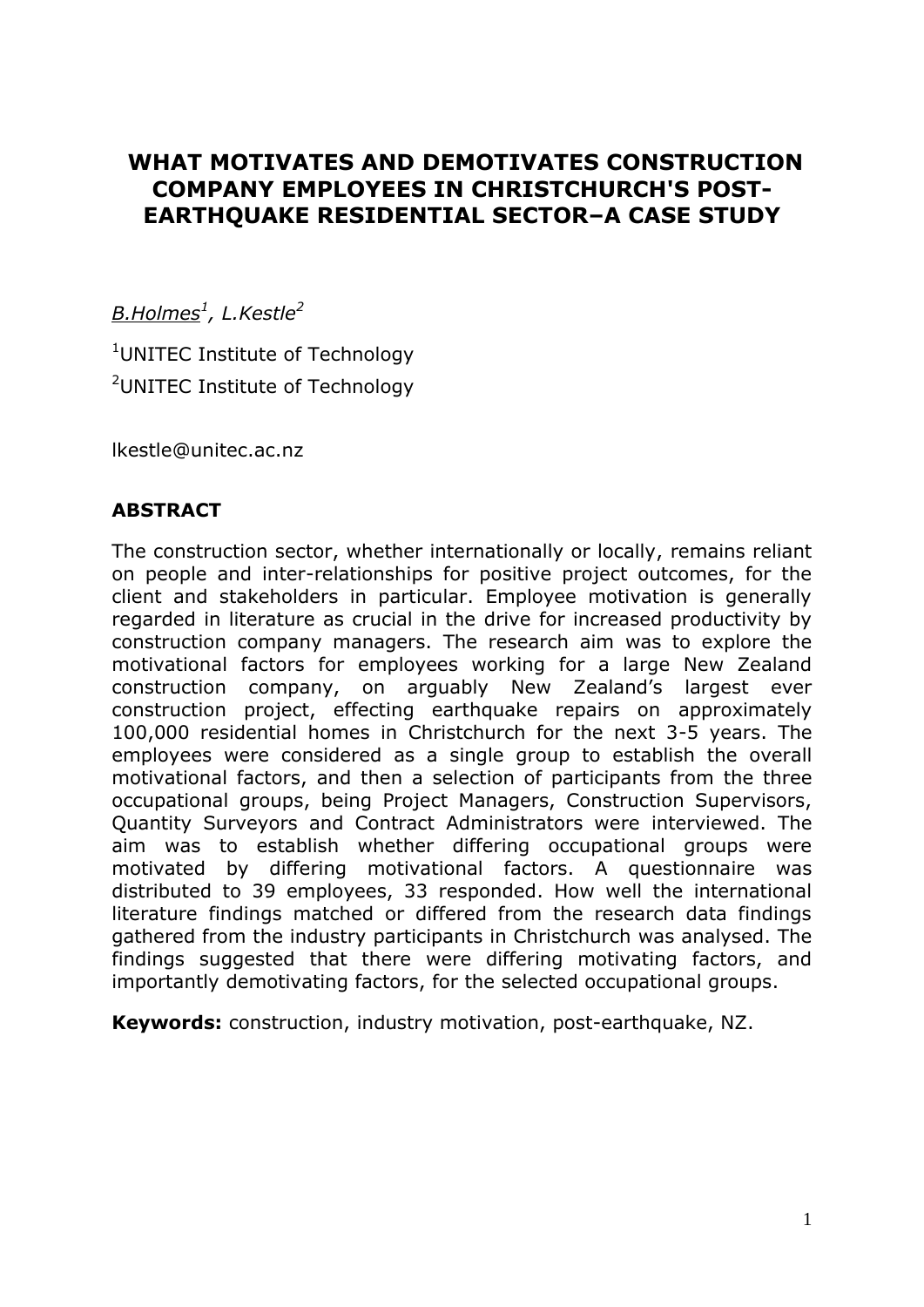#### **INTRODUCTION**

Technological advances and developments in off-site fabrication, has not significantly altered the fact that the construction industry remains one of the most people-reliant industrial sectors, [\(Langford](#page-8-0) *et al.*, 1995; [Loosemore](#page-8-1) *et al.*, 2003). Improving the job satisfaction and motivation of those that work within the industry should arguably provide the central focus for improving performance (Asad [and Dainty, 2005\)](#page-8-2). The popularity of motivational research in the latter half of the twentieth century, has not been strongly evidenced within the New Zealand construction industry, and internationally little evidence exists about the motivation factors that influence different occupational groups within the industry (Asad and Dainty, [2005\)](#page-8-2). The research findings and conclusions of these studies may or may not be applicable to New Zealand construction workers. Therefore this investigation focused on the question,

"What are the significant motivating and demotivating factors for the employees of a large New Zealand construction company, and do they differ between the occupational groups within that company?".

The focus company was primarily involved in project management and worked with government agencies, homeowners and construction contractors to effect the post-earthquake repairs in Christchurch. The company employed over 350 people and was contracted for the earthquake repairs on approximately 100,000 homes over a period of three to five years. The occupational groups within the company selected for this case-study were the Project Managers, Construction Supervisors, Quantity Surveyors and Contract Administrators.

#### **LITERATURE REVIEW**

The primary sources of selected literature for this investigation were published journal and conference research papers, emanating primarily from relevant research conducted in UK, USA and Australia. The selected literature specifically referred to and highlighted motivating and demotivating factors, and therefore significantly informed the focus of this research question.

#### **Motivating factors**

Consistently throughout the literature, monetary reward was the most significant motivator for all construction workers (Asad [and Dainty, 2005;](#page-8-2) Cox *et al.*[, 2006;](#page-8-3) Huang and Lu, 2008; [Ogunlana, 1998\)](#page-8-4). Other primary motivators for construction workers were found to be job security, coworker relationships, and satisfaction of completing challenging tasks.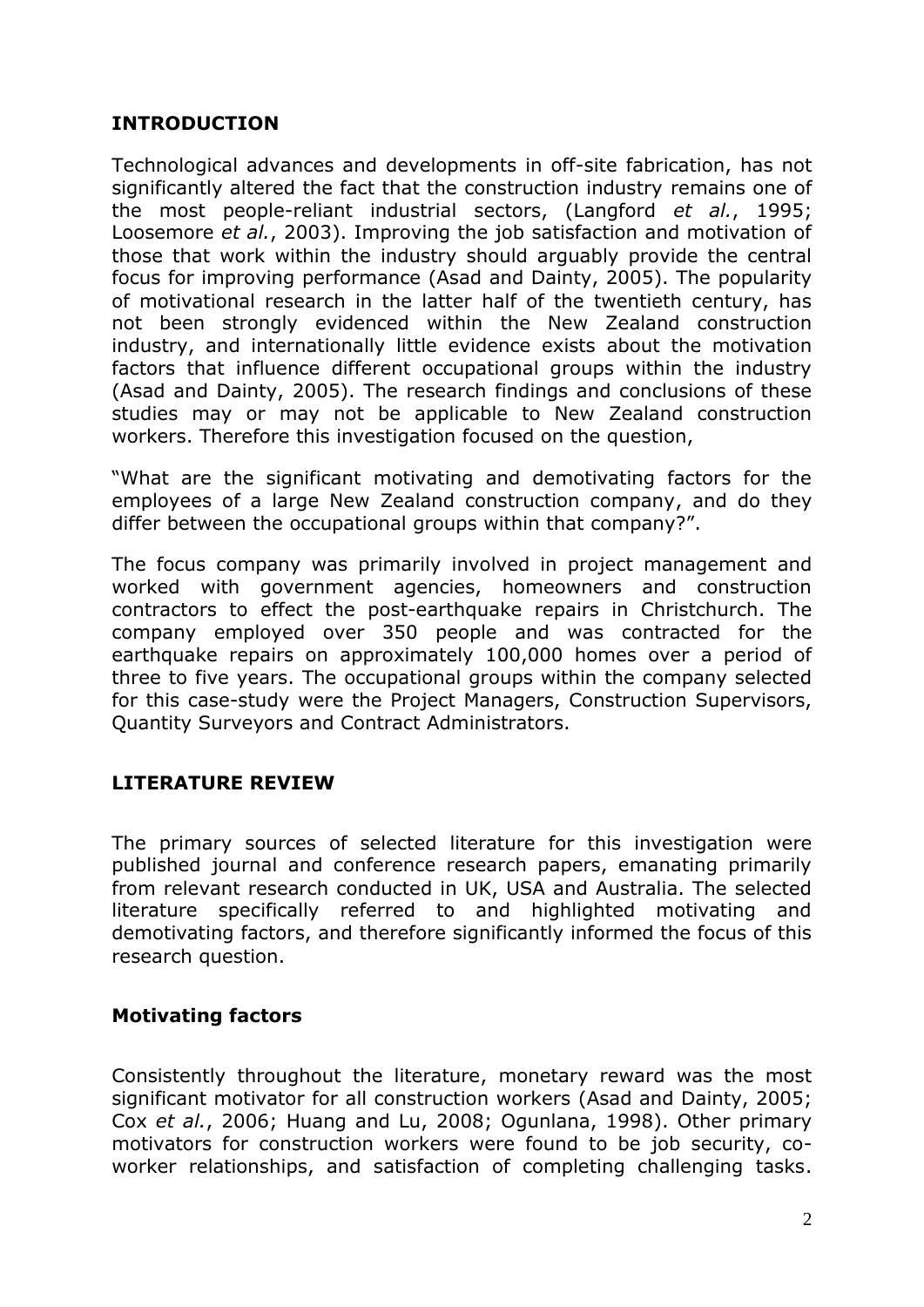However, Huang and Lu, (2008) found that challenging work and the opportunity to do something that contributed to self-esteem was one of the least important motivators for contractors in Taiwan. Workers thought safety on the job was a significant factor, contributing to their motivation, according to Cox *et al.*, (2006), and Asad and Dainty, (2005). Good relationships with workmates, in a team environment was also considered an important motivating factor by subcontractors in Florida, USA, and construction operatives in Bangkok (Cox *et al.*[, 2006;](#page-8-3) [Ogunlana, 1998;](#page-8-4)).

Asad and Dainty, (2005) concluded that construction professionals were generally more motivated by intrinsic rewards than skilled and unskilled operatives. Skilled and unskilled operatives demonstrated a marked desire for extrinsic rewards being money, job security, and health and safety. Other findings were that there was no difference between the motivation factors for employees of large companies and the employees of small companies (Asad [and Dainty, 2005\)](#page-8-2), and Barrett, (1993) found that middle level professionals had a greater desire for monetary bonuses than higher level professionals.

#### **Demotivating Factors**

Smithers and Walker, (2008) established that the most significant demotivators for construction professionals working in Melbourne, Australia, was a lack of recognition for work done, poor planning and unfair resource distribution, ad-hocracy, aggressive and often hostile management styles, and feeling isolated by the opposite gender on-site. Smithers and Walker, (2008) findings supported previous research by Ogulana, (1998) where poor treatment by supervisors had been ranked as the highest demotivator by construction workers, followed by unsafe working conditions. Civil engineering operatives in Hong Kong ranked rework as the highest demotivator [\(Skitmore, 2004\)](#page-8-5) and this was followed by overcrowded work areas, team disagreements, tool unavailability and inspection delays. Huang and Lu, (2008) believed that tool and machinery unavailability rated highly as a demotivator. Whereas Skitmore, (2004) found that the demotivators which rated the lowest were management changes, management incompetence and material unavailability, and concluded that by reducing demotivation factors such as rework, lack of material availability and overcrowded work areas, large gains in productivity could be achieved. Workers had estimated a total of 5.1 hours to 13.6 hours a week were being lost due to demotivating factors.

A further, and interesting finding with construction professionals in Melbourne, Australia by Smithers and Walker, (2008), was that as a group construction professionals were generally motivated by the same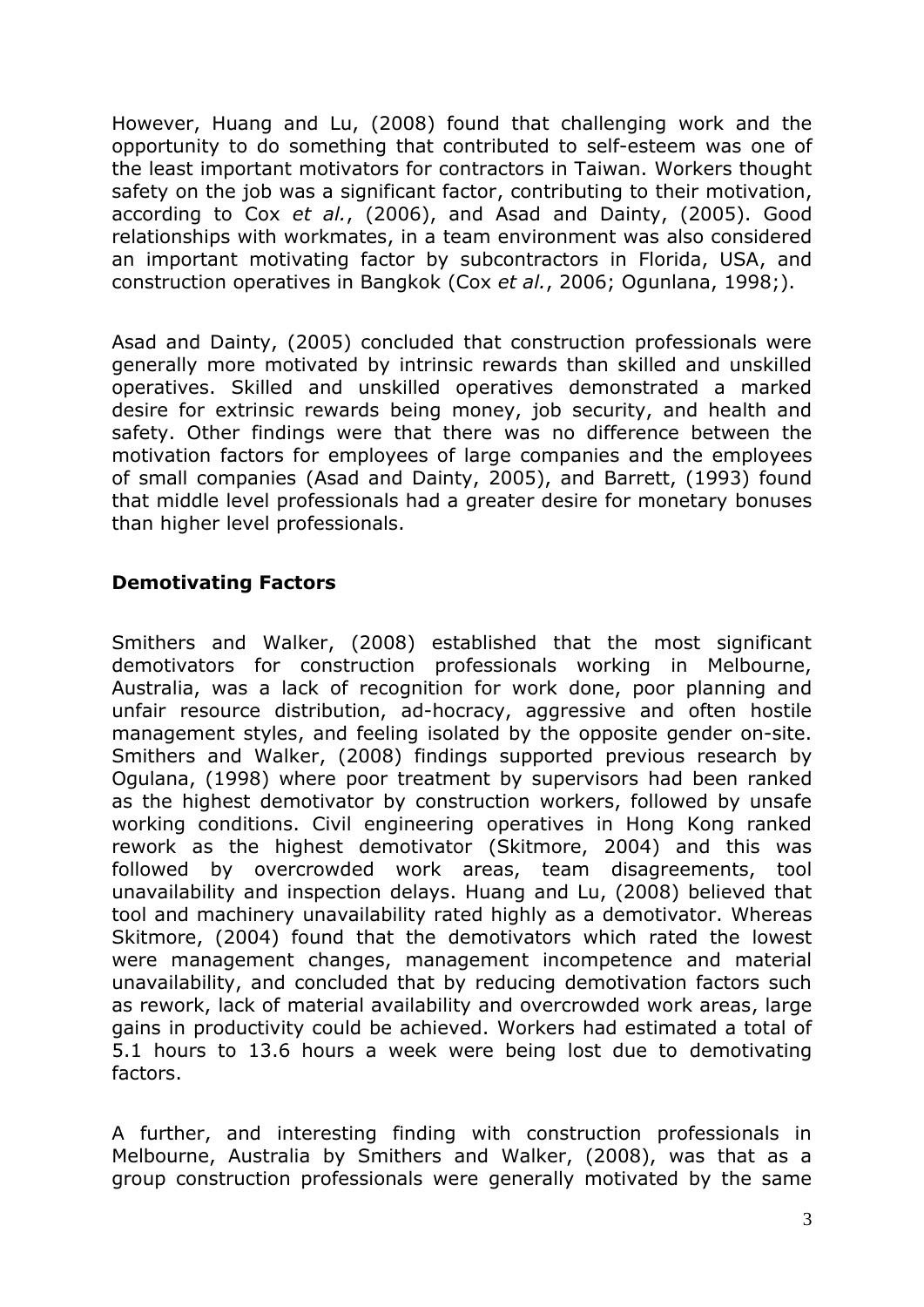factors. However, those who were based on-site were subject to more demotivating factors, such as aggressive management, non-recognition, and poor planning, than those based at company offices. It was concluded that the level of motivation of site-based workers was lower than that of office based workers.

#### **METHODOLOGY**

The methodology for this research was qualitative and exploratory, in order to gain knowledge and establish the motivating factors for employees of a large New Zealand construction company, working in Christchurch. Agreement for the selected company and employed personnel to be involved in the research project was sought and gained in writing from senior management personnel before anyone was approached to be a participant.

A survey of the focus company was conducted for this research using a questionnaire, as it would provide wide coverage, and give a snapshot-intime that would help answer the research question, "What are the significant motivating and demotivating factors for the employees of a large New Zealand construction company and do they differ between the occupational groups within the company?"

The questionnaire comprised two distinct parts. Part One involved three open-ended questions, to basically set the scene for the multi-choice questions that followed. Part Two was a list of multi-choice questions offering a five point scale for participant answers, ranging from 'strongly agree' to 'strongly disagree'. The questions were primarily drawn from the findings in the literature review, and included references to Maslow's five categories of Hierarchy of Needs [\(Maslow, 1954\)](#page-8-6), and also included references to demotivating factors that were part of Hertzberg's (1959), Two Factor Theory. This 'mixed theory' approach was also used by Ogunlana, (1998).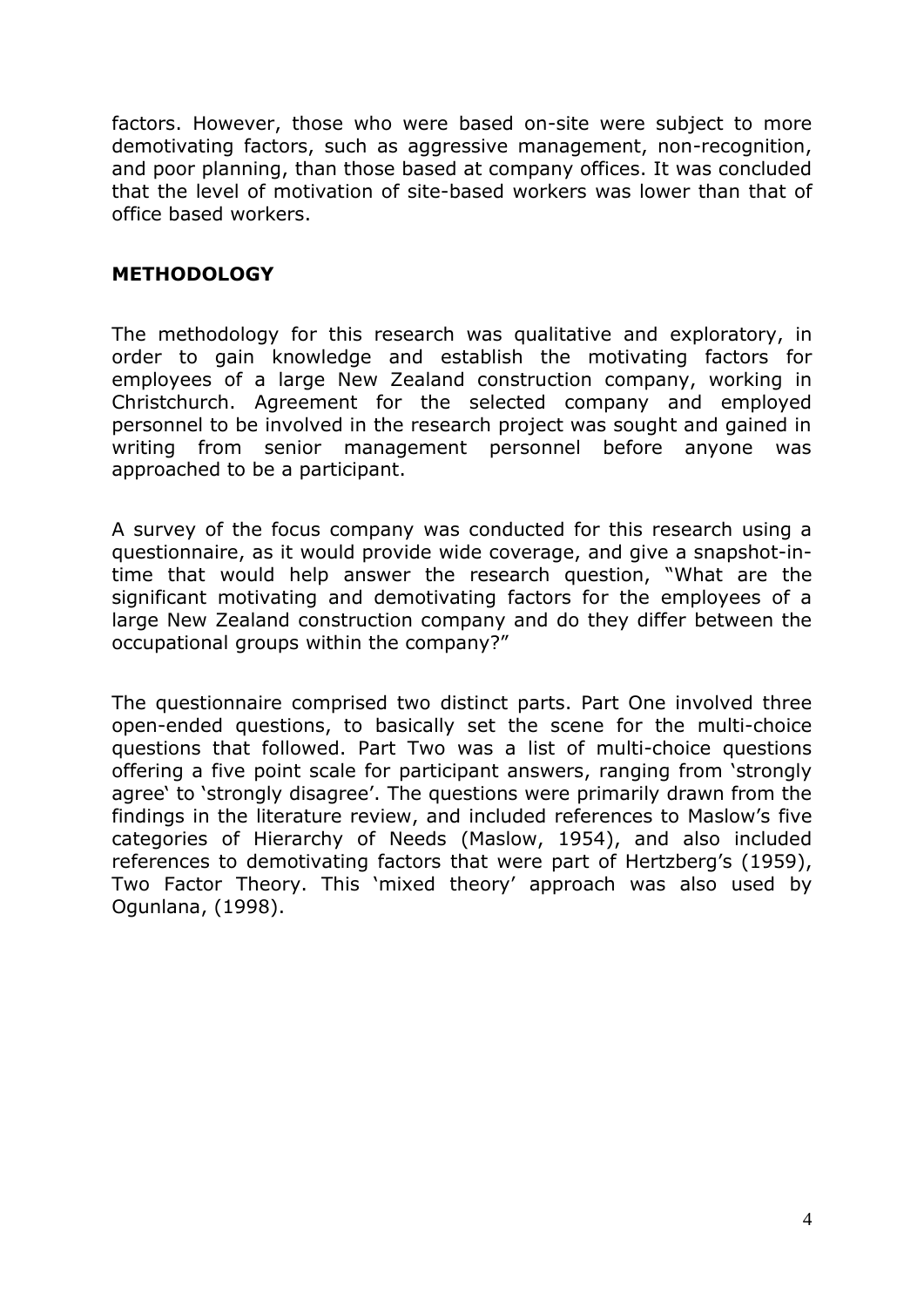|     | Section 1 Open Questions                                                                                                                                   |                 |       |          |                 |                 |
|-----|------------------------------------------------------------------------------------------------------------------------------------------------------------|-----------------|-------|----------|-----------------|-----------------|
|     |                                                                                                                                                            |                 |       |          |                 |                 |
| 1.  | What are the significant things that motivate you to come to work and do your<br>best each day?                                                            |                 |       |          |                 |                 |
|     |                                                                                                                                                            |                 |       |          |                 |                 |
| 2.  | What are the significant things that negatively affect your motivation at work?                                                                            |                 |       |          |                 |                 |
|     |                                                                                                                                                            |                 |       |          |                 |                 |
| 3.  | If you have relocated to Christchurch specifically for the earthquake recovery<br>work, what were the most significant things that motivated you to do so? |                 |       |          |                 |                 |
|     |                                                                                                                                                            | <b>Strongly</b> | Agree | Neither/ | <b>Disagree</b> | <b>Strongly</b> |
|     | <b>Section 2 Multi Choice Questions</b>                                                                                                                    | agree           |       | nor      |                 | disagree        |
| 1.  | Improving your standard of living including housing & food is a significant<br>motivator for you at work.                                                  |                 |       |          |                 |                 |
| 2.  | Gaining an increase to how much you are being paid is a significant motivator<br>for you at work.                                                          |                 |       |          |                 |                 |
| 3.  | Knowing your current position within the company is secure for the foreseeable<br>future significantly affects your motivation at work.                    |                 |       |          |                 |                 |
| 4.  | Being safe and comfortable has no significant affect on your motivation at work.                                                                           |                 |       |          |                 |                 |
| 5.  | Having good co-worker relationships is a significant motivator for you at work.                                                                            |                 |       |          |                 |                 |
| 6.  | Completing challenging tasks is a significant motivator for you at work.                                                                                   |                 |       |          |                 |                 |
| 7.  | Being part of a team has no significant affect on your motivation at work.                                                                                 |                 |       |          |                 |                 |
| 8.  | Being acknowledged for your achievements is a significant motivator for you at<br>work.                                                                    |                 |       |          |                 |                 |
| 9.  | Having the ability to increase your training or skills is a significant motivator for<br>you at work.                                                      |                 |       |          |                 |                 |
| 10. | The opportunity for a promotion from your current position has no significant<br>affect on your motivation at work.                                        |                 |       |          |                 |                 |
| 11. | The ability to be creative in your role and improve the performance of the<br>company is a significant motivator for you at work.                          |                 |       |          |                 |                 |
| 12. | Flexible working hours resulting in a good work life balance is a significant<br>motivator for you at work.                                                |                 |       |          |                 |                 |
| 13. | Poor planning and resource allocation significantly affects your motivation at<br>work.                                                                    |                 |       |          |                 |                 |
| 14. | Having to redo work has no significantly affect on your motivation at work.                                                                                |                 |       |          |                 |                 |
| 15. | An increase to the amount of hours you work would significantly affect your<br>motivation at work.                                                         |                 |       |          |                 |                 |
| 16. | Aggressive management significantly affects your motivation at work.                                                                                       |                 |       |          |                 |                 |
| 17. | Unsafe work conditions significantly affect your motivation at work.                                                                                       |                 |       |          |                 |                 |
| 18. | Management changes significantly affect your motivation at work.                                                                                           |                 |       |          |                 |                 |
| 19. | Disorganisation in terms of polices and procedures does not significantly affect<br>your motivation at work.                                               |                 |       |          |                 |                 |
| 20. | Overcrowded work areas significantly affect your motivation at work.                                                                                       |                 |       |          |                 |                 |
| 21. | Absence of management or clear leadership significantly affects your<br>motivation at work.                                                                |                 |       |          |                 |                 |

Figure 1 Questionnaire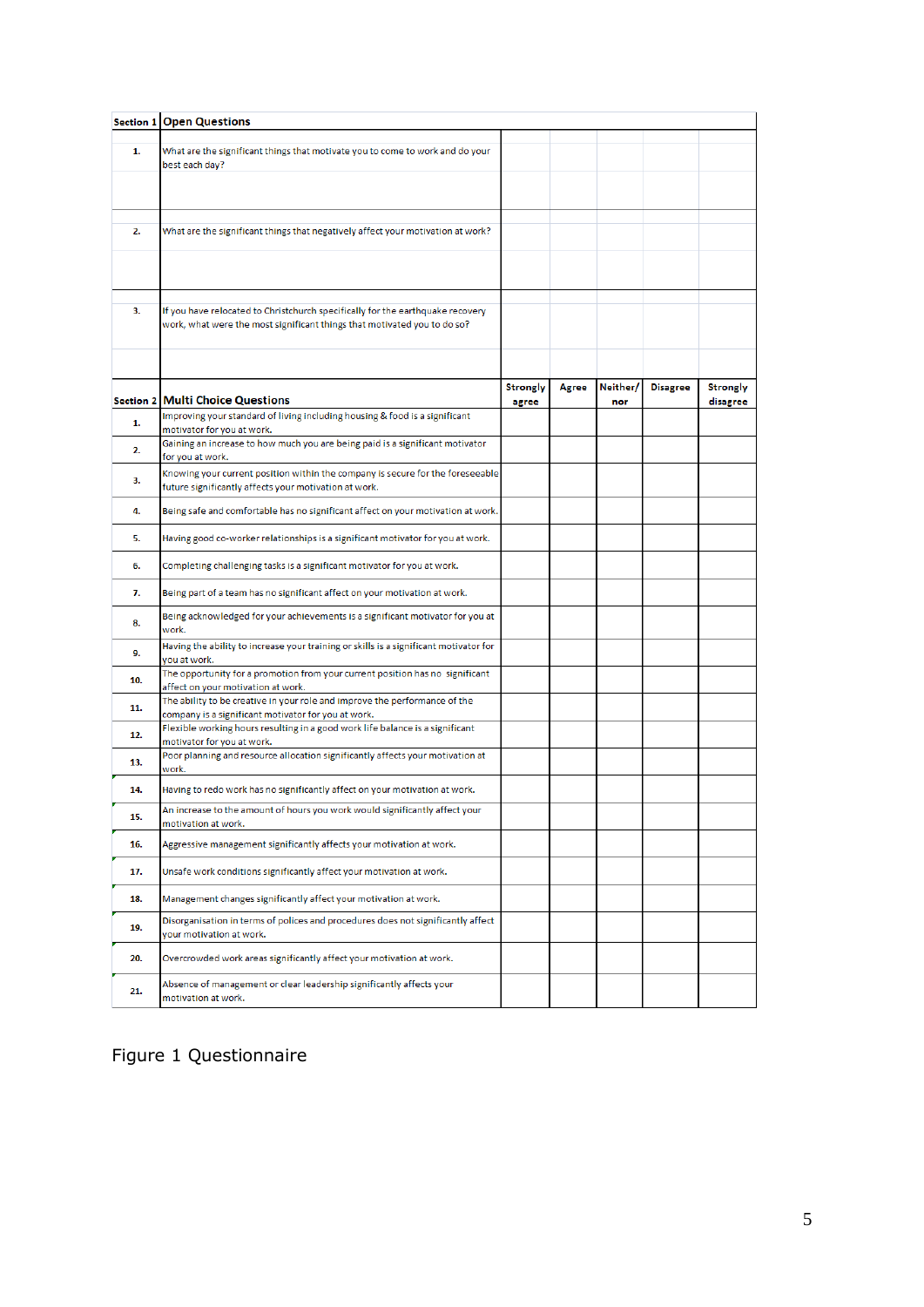The participants selected for this research worked for a large New Zealand construction company in Christchurch, set up to undertake the housing repairs in Christchurch, following the 7.0 and 6.3 magnitude earthquakes in September 2010 and February 2011.The company comprised approximately 350 employees, distributed across fifteen 'Hub' offices. Each hub had a Project Manager, 8-10 Construction Supervisors, 3-5 Quantity Surveyors, and 6-8 Contract Administrators. The hubs were all managed from a Head Office of approximately 35 employees, consisting mainly of Administration and Senior Management. A conservative sample of 39 employees was selected for this study, to gain the best response rate possible. From the 39 employees selected, 33 completed the questioning, which provided a response rate of 85%. The participants selected involved 3 Project Managers, 12 Contract Administrators, 12 Construction Supervisors and 12 Quantity Surveyors.

#### **RESULTS AND DISCUSSION**

The motivators identified most frequently by the respondents as the reasons for coming to work, and doing their best were:

- completing challenging tasks,
- having good co-worker relationships,
- producing good results for clients and the community,
- remuneration,
- achieving goals and targets,
- increasing personal knowledge and skills,
- being part of a team,
- flexible working hours resulting in a good work life balance,
- being acknowledged for achievements.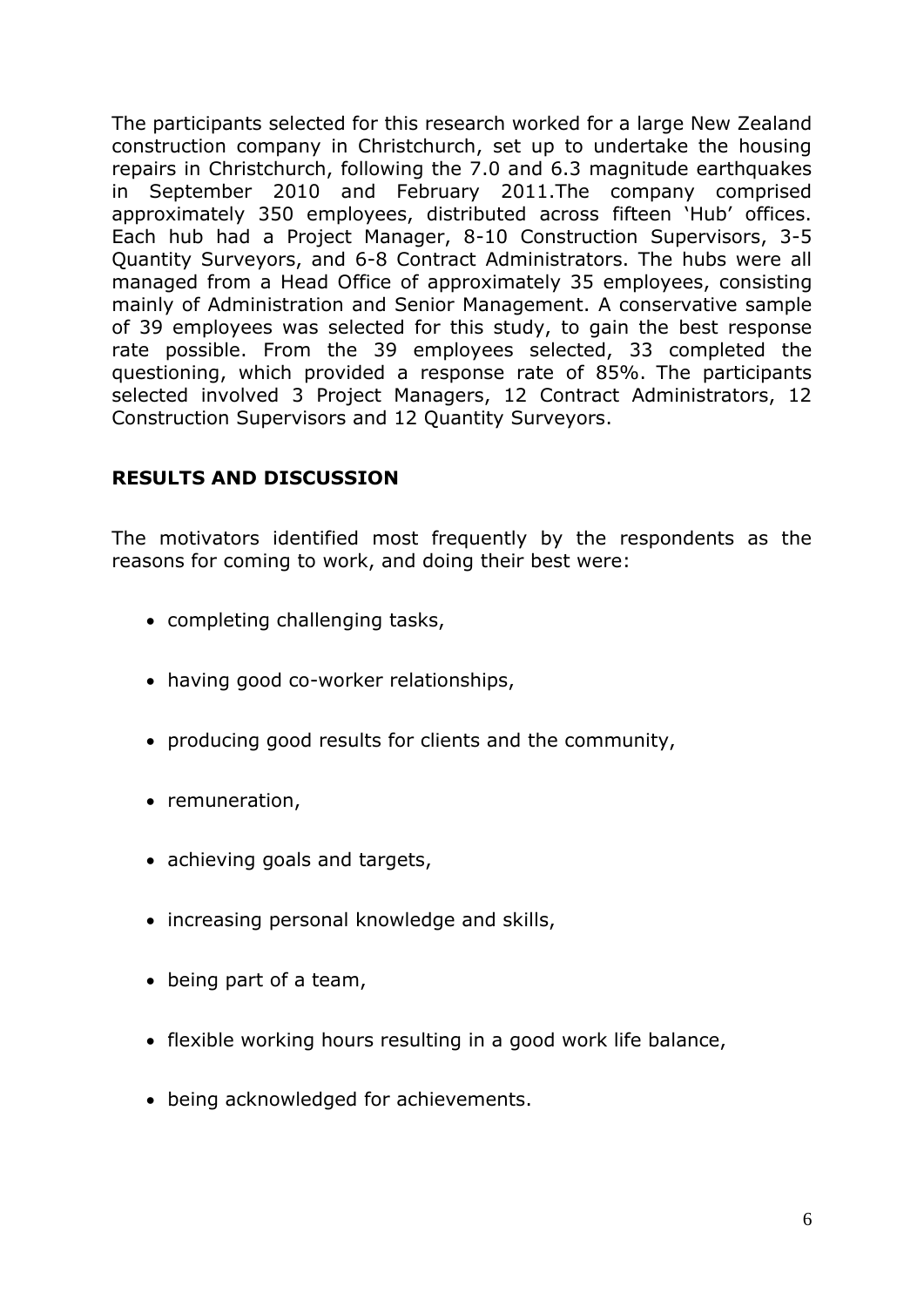The respondents identified a greater number of demotivating factors than motivating factors, that affected them. The most frequently identified demotivating factors were:

- repetitive and non-stimulating tasks,
- difficult clients/conflict with clients,
- poor colleague relationships,
- poor company policies/procedures,
- poor leadership,
- poor treatment by management,
- negative office atmosphere,
- management indecision,
- disorganisation,

One of the 'open questions' in Part One was, "If you have relocated to Christchurch specifically for the earthquake recovery work, what were the most significant factors that motivated you to do so?"

This question was included because the participant sample had a relatively high proportion of people who had relocated to Christchurch to work on the earthquake recovery project. Of the 33 respondents, 12 had relocated or specifically moved to Christchurch to be employed on the earthquake recovery project. The most common reasons, or motivators for relocating to Christchurch were the employment opportunities offered, and to assist the community with the earthquake recovery. Another common motivator was the level of remuneration. Four of the twelve respondents relocated for the remuneration, three respondents moved to Christchurch as it was seen as a career progression opportunity. Two respondents relocated for a change in life-style.

The most significant motivating factors for the overall group showed that the group had a strong preference for intrinsic rewards, and that their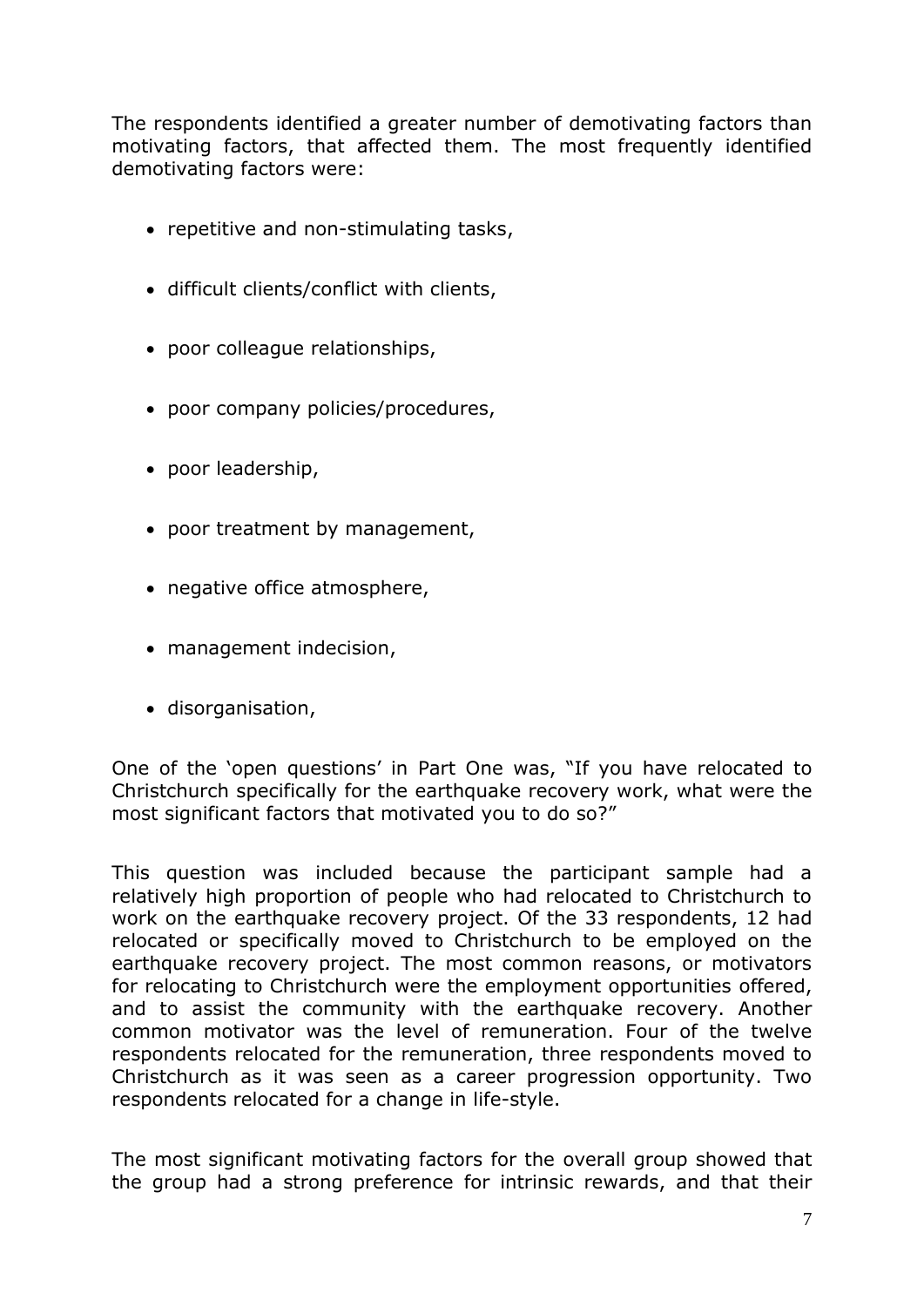motivating factors fell within the higher levels of Maslow's Hierarchy of Needs. These findings were in line with those from similar research in countries such as Australia, England, Ireland, Hong Kong and the United States, and supported the published literature on motivation factors for construction professionals. The significant motivator of flexible working hours/work life balance was a unique finding in this study as it was not included in the reviewed literature.

There were considerable differences in terms of the motivating factors that affected the different occupational groups. Project Managers had a marked preference for intrinsic rewards compared with the three other occupational groups. Quantity Surveyors and Construction Supervisors provided mixed responses. However, intrinsic rewards were identified as the most significant motivating factors. Compared to the other occupational groups, Contract Administrators were found to have a stronger preference for extrinsic rewards such as monetary rewards and job security. The latter being considered a lower order need on Maslow's Hierarchy of Needs (1954).

The most significant demotivating factors were poor planning and unfair resource allocation, aggressive management styles, having to redo work and dealing with difficult clients. This finding was in line with Herzberg's theory, (1959) where it stated that "people were inherently dissatisfied or demotivated by hygiene factors and therefore by attending to the hygiene factors" .For Project Managers, an increase in hours worked, management changes and poor company policy were the most significant demotivators. For Construction Supervisors poor planning and unfair resource allocation were the most significant demotivating factors. Quantity Surveyors were significantly demotivated by poor planning and unfair resource allocation, overcrowded work places and the absence of clear leadership. Contract Administrators were significantly demotivated by disorganisation around policies and procedures.

#### **CONCLUSIONS**

The aim of the research was to answer the question, "What are the significant motivating and demotivating factors for the employees of a large New Zealand construction company and do they differ between the occupational groups within the company?" This was achieved by conducting a survey with the focus company, and involved 33 of the 39 participants invited to be respondents, across a range of four occupational groups. There were considerable differences in the factors that affected the motivation of the different occupational groups of Project Managers Quantity Surveyors, Construction Supervisors, and Contract Administrators, as previously discussed in the Results section The two